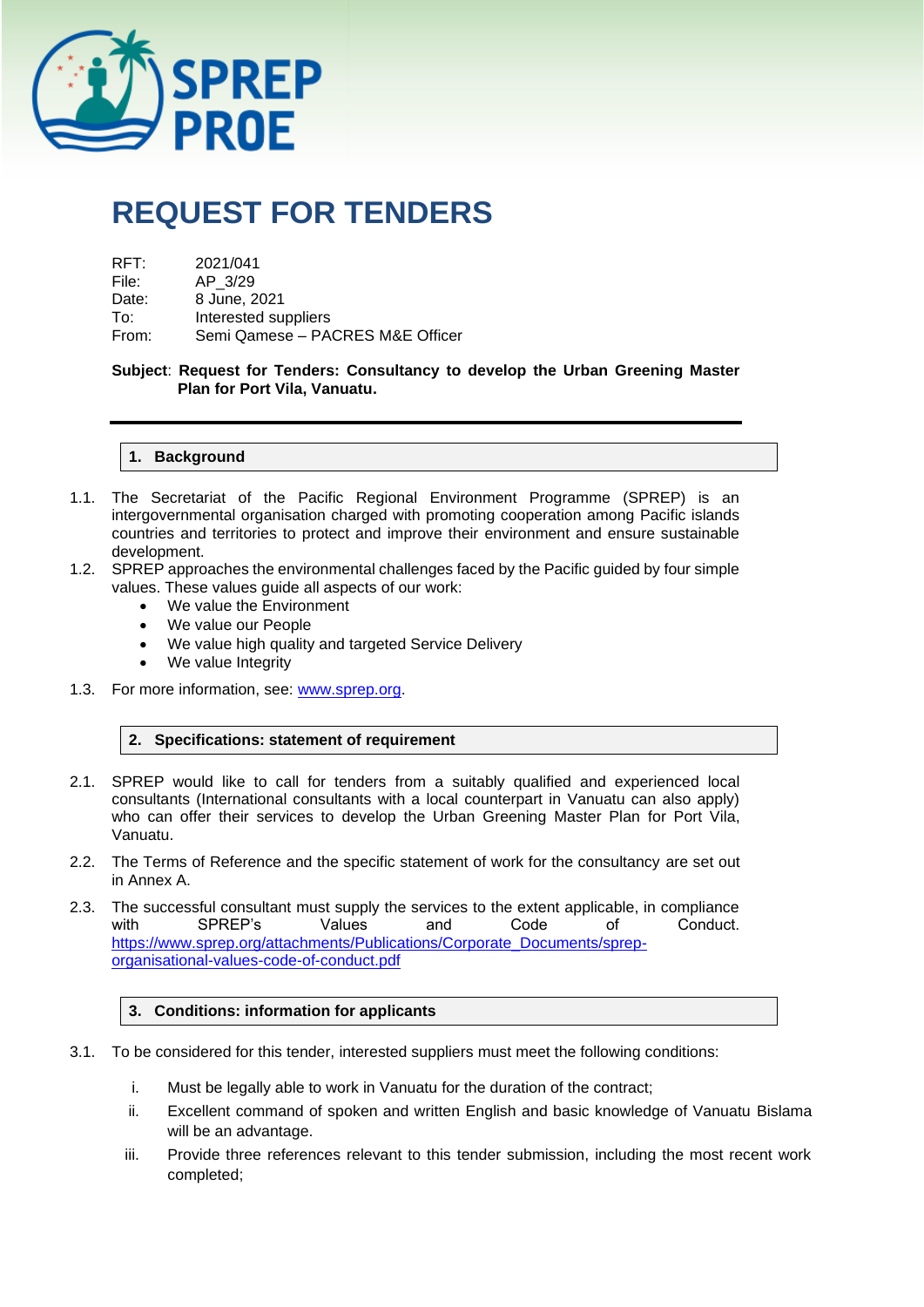

- iv. Provide examples of related past work outputs;
- v. Complete the **tender application form**  *(please note you are required to complete all areas in full as requested on the form, particularly the statements to demonstrate you meet the selection criteria – DO NOT refer us to your CV or your Technical Proposal. Failure to do this will result in the application not being considered)*; and
- vi. Sign the **Conflict of Interest** form.

## **4. Submission guidelines**

- 4.1. Tender documentation should demonstrate that the interested supplier satisfies the conditions stated above and is capable of meeting the specifications and timeframes. Documentation must also include supporting examples to address the evaluation criteria.
- 4.2. Tender documentation should outline the interested supplier's complete proposal and include:
	- a. The CVs of proposed personnel highlighting related experience relevant to the tender.
	- b. A Technical Proposal which describes the interested tenderer's approach, including timelines to achieve the tasks described in the Terms of Reference.
	- c. A Financial Proposal which breaks down costs for all components of the proposed approach.
	- d. A Completed Tender Application Form and conflict of interest form.
- 4.3 Tenderers/Bidders must insist on an acknowledgement of receipt of tenders/proposals/bids.

## **5. Tender Clarification**

5.1. Any clarification questions from applicants must be submitted by email to [procurement@sprep.org](mailto:procurement@sprep.org) before 17 June 2021. A summary of all questions received with an associated response will be posted on the SPREP website [www.sprep.org/tender](http://www.sprep.org/tender) by 21 June 2021.

### **6. Evaluation criteria**

- 6.1. SPREP will select a preferred supplier on the basis of SPREP's evaluation of the extent to which the documentation demonstrates that the tenderer offers the best value for money, and that the tenderer satisfies the following criteria.
	- 1. Qualifications and expertise (30%):
		- a. A qualification from a recognised tertiary institution in a field related to environmental management, landscaping, natural resources management and/or climate change;
		- b. Proven track record in landscape planning or assessment of green/recreational spaces that includes field assessment, facilitating public forums, engaging and partnering with government and community groups, communication and reporting across diverse audiences in a multicultural and multi-disciplinary environment, monitoring, evaluation and reporting;
		- c. Experience in developing or reviewing urban related strategies and plans that includes green space landscaping processes and planning in any municipality in the Pacific region; and
		- d. Record of working successfully with government and non-government stakeholders, sub-national government and communities in Vanuatu or the Pacific region in the urban/landscaping/land use sector.
	- 2. Detailed technical proposal (50%) to include:
		- a. recommended approach to deliver scope of work in the attached terms of reference;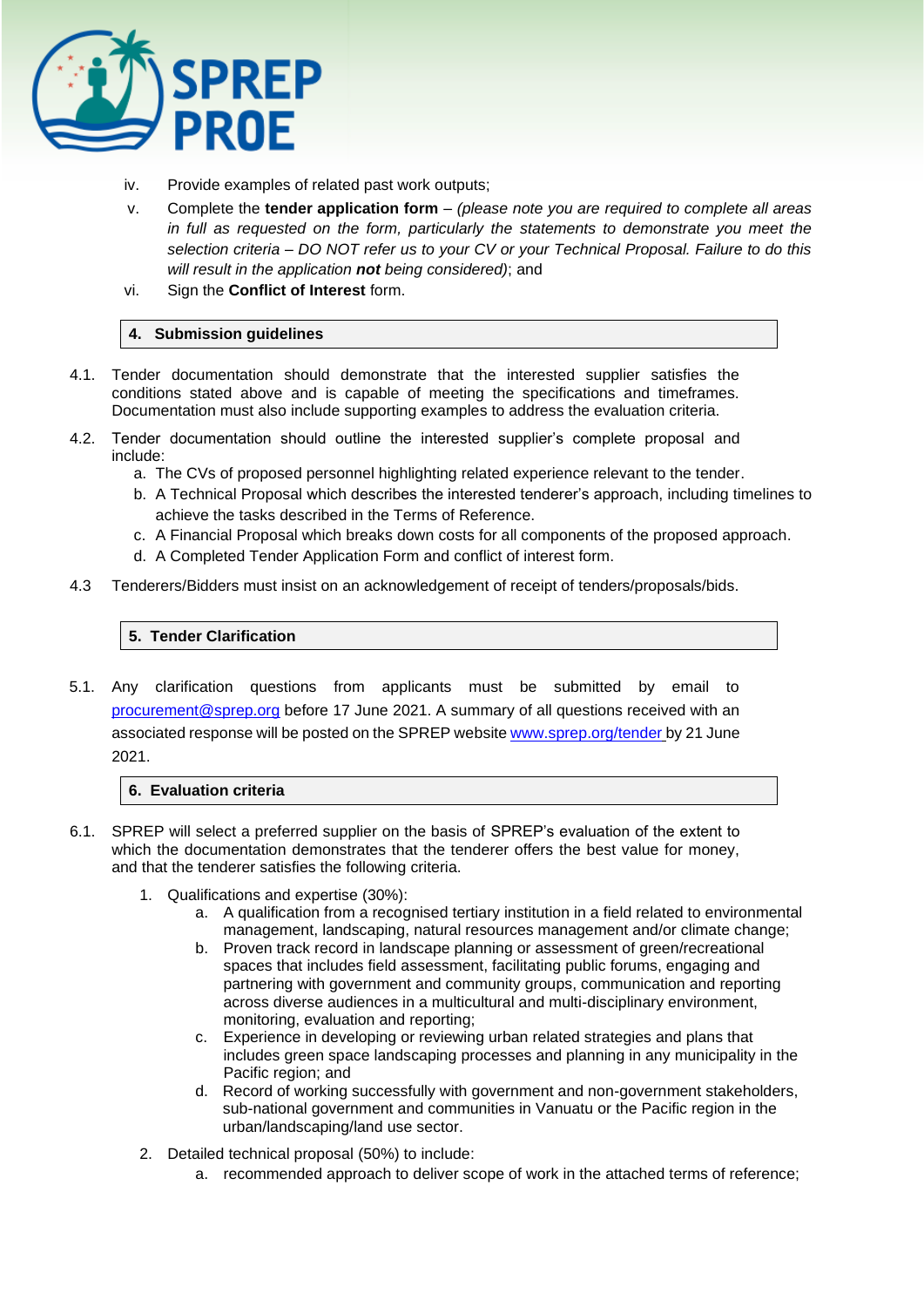

- b. key sources/data to inform the assignment and relevant stakeholders; and
- c. detailed work plan clearly outlining milestones and delivery timelines.
- 3. Detailed financial proposal (budget) (20%).
	- a. The Financial Proposal to be priced based on a work plan on where, when and how the technical assistance will be conducted. The proposal should be for the fees component only associated with undertaking this work; and
	- b. Any requirements outside of the fee's component (e.g. stakeholder workshops) should be described in the proposal but not costed.

## **7. Deadline**

- 7.1. The due date for submission of the tender is: **29 June 2021 midnight (Apia, Samoa local time).**
- 7.2. Late submissions will be returned unopened to the sender.
- 7.3 Please send all tenders clearly marked '**RFT 2021/041: Consultancy to develop the Urban Greening Master Plan for Port Vila, Vanuatu**' to one of the following methods:

|      | Mail: SPREP                                                   |
|------|---------------------------------------------------------------|
|      | Attention: Procurement Officer                                |
|      | <b>PO Box 240</b>                                             |
|      | Apia, SAMOA                                                   |
|      | Email: tenders@sprep.org (MOST PREFERRED OPTION)              |
| Fax: | 685 20231                                                     |
|      | Person: Submit by hand in the tenders box at SPREP reception, |
|      | Vailima, Samoa.                                               |

Note: Submissions made to the incorrect portal will not be considered by SPREP. If SPREP is made aware of the error in submission prior to the deadline, the applicant will be advised to resubmit their application to the correct portal. However, if SPREP is not made aware of the error in submission until after the deadline, then the application is considered late and will be returned unopened to the sender.

SPREP reserves the right to reject any or all tenders and the lowest or any tender will not necessarily be accepted.

**For any complaints regarding the Secretariat's tenders please refer to the Complaints section on the SPREP website**  <http://www.sprep.org/accountability/complaints>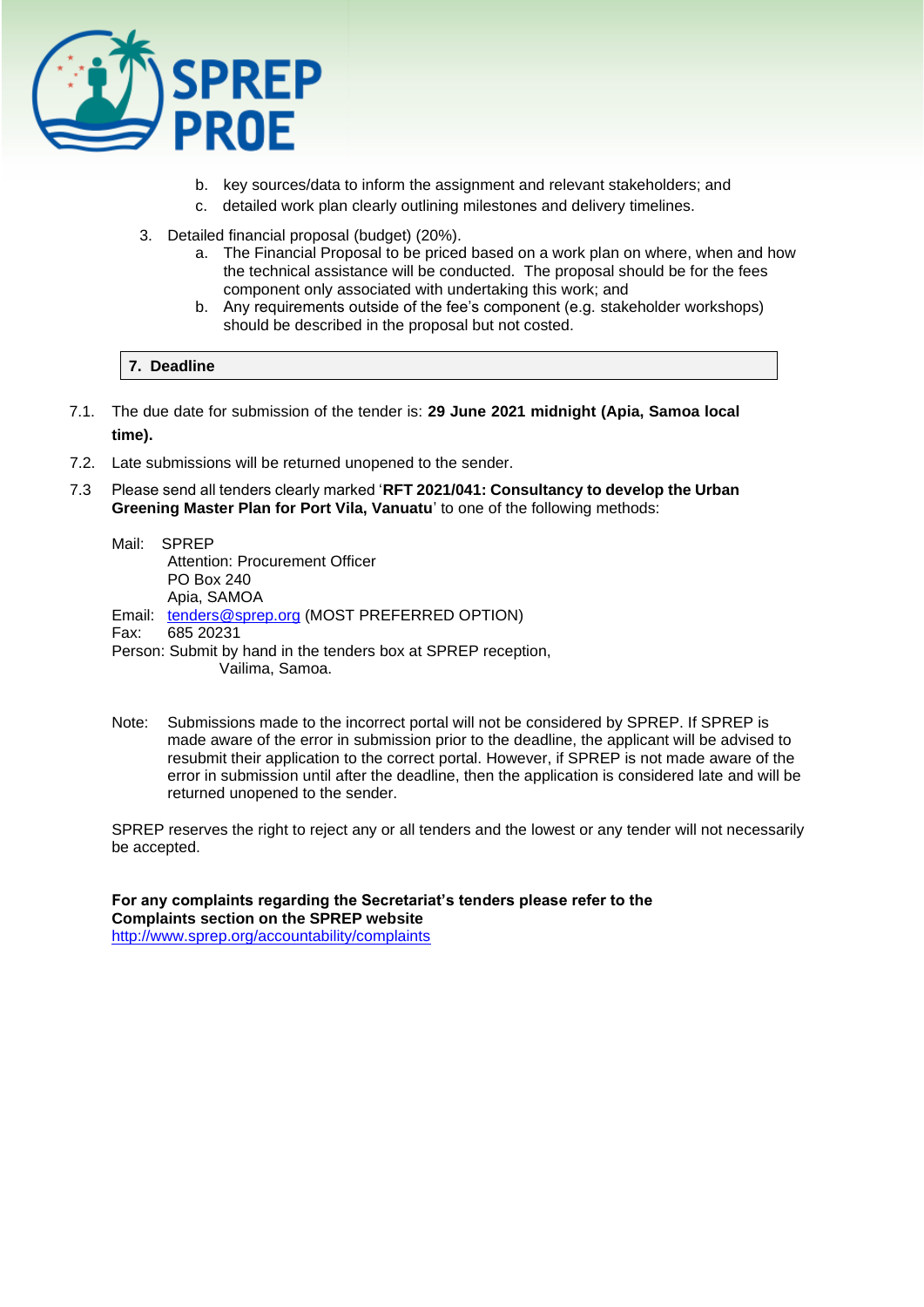

# **TERMS OF REFERENCE**

## **Development of the Urban Greening Master Plan: Port Vila, Vanuatu**

## **1. Background and Rationale**

Vanuatu is one of five Pacific ACP countries where the Intra-ACP GCCA+ Pacific Adaptation to Climate Change and Resilience Building (PACRES) is scaling up adaptation/ecosystembased adaptation (EbA) pilot project. This work is being implemented jointly by the Secretariat of the Pacific Regional Environment Programme (SPREP), the Pacific Community (SPC) and the University of the South Pacific (USP). One of the planned activities is to develop an Urban Greening Master Plan (UGMP) for Port Vila.

Port Vila, the capital city of Vanuatu, is located on the south-west coast of Efate Island and is the primary centre for economic and commercial activity in the country. The greater Port Vila area is evenly split between urban land under municipal jurisdiction and peri-urban land, or informal settlements, on customary land under provincial jurisdiction.<sup>1</sup> The urban population of Vanuatu is expected to double by 2035, as is its economic importance<sup>2</sup>. In 2018, 25% of the population was urban with an annual rate of increase of 2.55%. Therefore, urban land use planning challenges are mounting. Competing land use options for urban expansion, peri urban development, infrastructure expansion, and demand for housing must be balanced with the need to improve social services, public amenities, green spaces and recreational areas.



 **Figure 1 The Port Vila greater metropolitan area<sup>1</sup>**

There is a need for a more strategic approach to urban greening, Vanuatu has advanced with their urban policies, but issues of land tenure and complexities of urban growth have slowed

<sup>&</sup>lt;sup>1</sup> Planning for ecosystem-based adaptation in Port Vila, Vanuatu, Synthesis Report, SPREP, 2018, <https://library.sprep.org/sites/default/files/eba-port-vila-vanuatu.pdf>

<sup>&</sup>lt;sup>2</sup> UNESCAP Ocean Cities: Regional Policy Guide: Delivering Resilient Solutions in Pacific Island Settlements (2019), [https://www.unescap.org/sites/default/files/Ocean%20Cities%20Policy%20Guide\\_300519.pdf](https://www.unescap.org/sites/default/files/Ocean%20Cities%20Policy%20Guide_300519.pdf)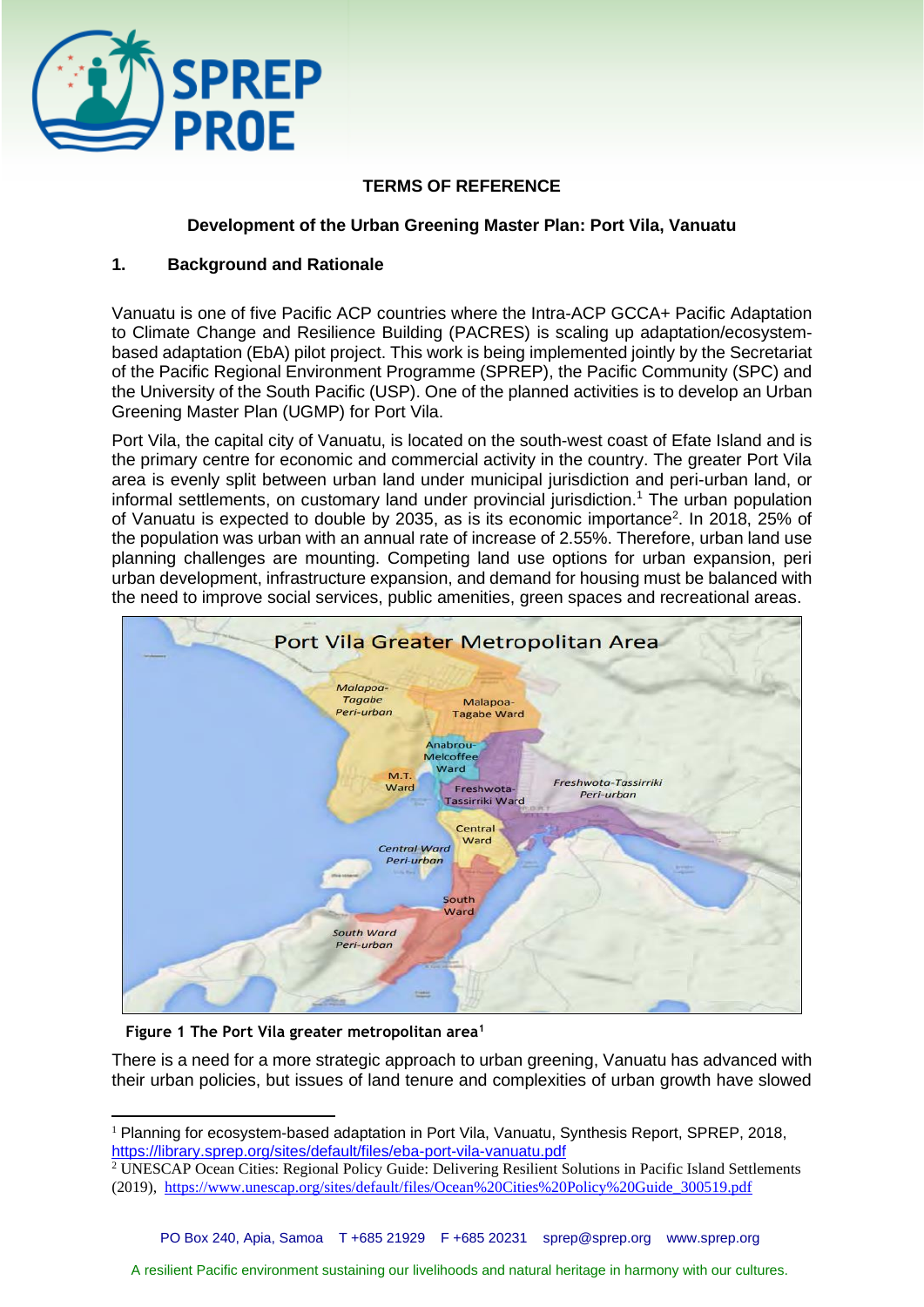

the progress of urban greening. National legislation, policies and plans that may provide guidance in the development of the UGMP include:

- Land Lease Act
- Vanuatu National Land Use Planning and Zoning Policy
- Vanuatu Infrastructure Strategic Investment Plan 2015 2024
- Sustainable Development Goals
- National Sustainable Development Plan 2016 2030
- National Energy Roadmap
- Nationally Determined Contributions
- Nationally Appropriate Mitigation Action
- National Environment Policy and Implementation Plan 2016 2030
- Climate Change and Disaster Risk Reduction Policy 2016 2030
- Low Carbon Smart Cities and Vanuatu Country Planning Framework 2017 2021<sup>3</sup>

An urban greening planning process will assist in the identification, establishment and maintenance of green spaces and recreational areas for Port Vila's growing population. In the first instance, development of the UGMP for Port Vila will provide a framework for urban and peri-urban land use planning. Greening peri-urban centres around Port Vila which are outside formal municipalities needs to be planned in close consultation with *kastom* landowners and local councils of chiefs, see Figure 1.

## **2. Scope of Work**

# *Finalise Port Vila's Urban Greening Master Plan submitted by June 2022*

- 1 Collate and review all relevant national legislation (laws and regulations), policies, strategies, plans and agreements at a local, national and regional/international level that directly relate to the development of the Port Vila's UGMP These must be filed, sorted and stored electronically for easy access and retrieval;
- 2 Drawing on the review of relevant legislation, policies, strategies, plans agreements, develop an initial skeleton draft UGMP which outlines land use planning priorities in urban and peri-urban areas, and includes, but is not necessarily limited to:
	- o acknowledgement of multiple land use, ownership and lease arrangements within urban and peri-urban areas;
	- $\circ$  specification of greening outcomes expected from each planning area or zone, based on Vanuatu Government priorities
	- $\circ$  mechanisms to reduce or mitigate negative impacts from proximate but different land uses, and protect features of existing land use;
	- o identification of different urban greening options and an informed recommendation of optimum locations for various types of greening development;
	- o greening plan to provide direction to the urban land use decision making especially in development applications and zoning;
	- o incorporate growth, demographic projections in urban greening planning and urban expansion processes including growth considerations on transport, housing, amenities, recreational areas, infrastructure and public services; and
	- o incorporate climate change projections and urban vulnerability assessments in urban greening planning processes.

<sup>3</sup> GGGI Vanuatu Country Planning Framework 2017 – 2021[, https://gggi.org/site/assets/uploads/2017/09/GGGI-](https://gggi.org/site/assets/uploads/2017/09/GGGI-Vanuatu-Country-Planning-Framework-2017-2021.pdf)[Vanuatu-Country-Planning-Framework-2017-2021.pdf](https://gggi.org/site/assets/uploads/2017/09/GGGI-Vanuatu-Country-Planning-Framework-2017-2021.pdf)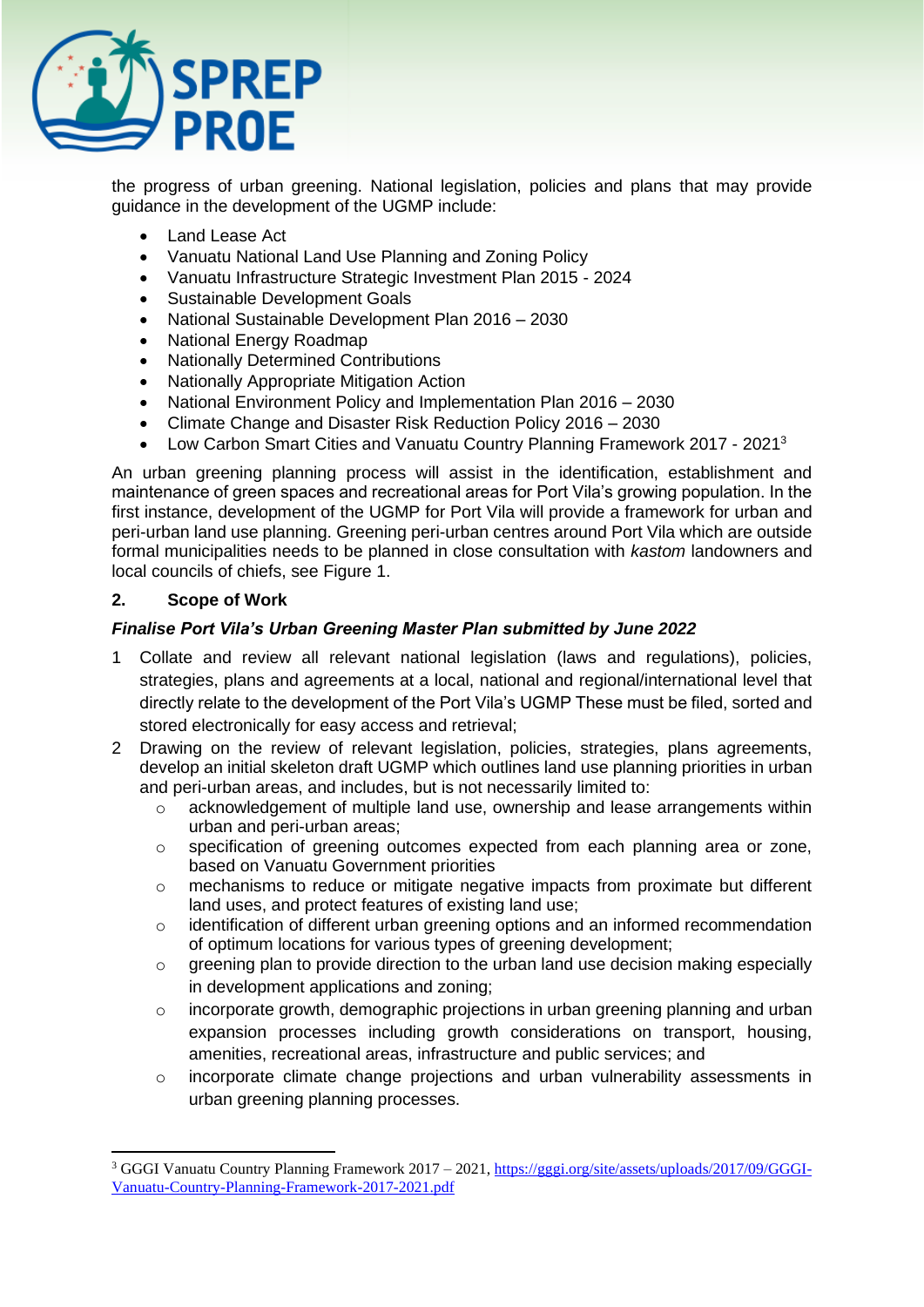

- 3 Identify protocols for stakeholder consultations in relation to greening planning decisions in urban and peri-urban centres contexts. These protocols should specifically consider *kastom* governance representatives, minorities, women, youth, economically disadvantaged groups, churches and the private sector;
- 4 Facilitate stakeholder consultations to review the initial skeleton draft of Port Vila's UGMP
- 5 Draft the UGMP based on feedback from the national stakeholder consultations;
- 6 Facilitate a national stakeholder workshop to review the final draft of Port Vila's UGMP
- 7 Finalise Port Vila's UGMP.

Potential suppliers are invited to submit proposals. The successful consultant must supply the services to the extent applicable, in compliance with SPREP's Values and Code of Conduct [https://www.sprep.org/attachments/Publications/Corporate\\_Documents/spreporganisationalv](https://www.sprep.org/attachments/Publications/Corporate_Documents/spreporganisationalvalues-code-of-conduct.pdf) [alues-code-of-conduct.pdf](https://www.sprep.org/attachments/Publications/Corporate_Documents/spreporganisationalvalues-code-of-conduct.pdf)

# **3. Project Schedule**

The activities are to be completed by 30 June 2022. Expected project activity is detailed in Table1 below. The tender response should detail how and when these steps will be delivered by submitting a Technical Proposal.

| $\mathbf{1}$   | <b>Activity</b>                                                                                                                                                                                                                                                                                                                              |
|----------------|----------------------------------------------------------------------------------------------------------------------------------------------------------------------------------------------------------------------------------------------------------------------------------------------------------------------------------------------|
| 2              | Notification of successful consultant.                                                                                                                                                                                                                                                                                                       |
| 3              | Contract signed.                                                                                                                                                                                                                                                                                                                             |
| 5              | Commencement meeting via Skype or telephone between successful consultant,<br>PACRES Project Management Unit, Director of Local Authorities, Director of<br>Vanuatu Climate Change Director and Vanuatu Director of Environment.                                                                                                             |
| 6              | Approval of work plan and methodology.                                                                                                                                                                                                                                                                                                       |
| $\overline{7}$ | Collate and review all relevant national legislation (laws and regulations), policies,<br>strategies, plans and agreements at a local, national and regional/international<br>level that directly relate to the development of the Port Vila's UGMP. These must<br>be filed, sorted and stored electronically for easy access and retrieval. |
| 8              | Draft a skeleton of the Port Vila's UGMP drawing on outcomes on the review of<br>relevant legislation, policies, strategies, and plans                                                                                                                                                                                                       |
| 9              | Identify protocols for appropriate and inclusive stakeholder consultations                                                                                                                                                                                                                                                                   |
| 10             | Facilitate national stakeholder consultations to review the initial skeleton draft of<br>the Port Vila's UGMP.                                                                                                                                                                                                                               |
| 11             | Develop the Port Vila's UGMP based on feedback from the national stakeholder<br>consultations.                                                                                                                                                                                                                                               |

# *Table 1 Project schedule*